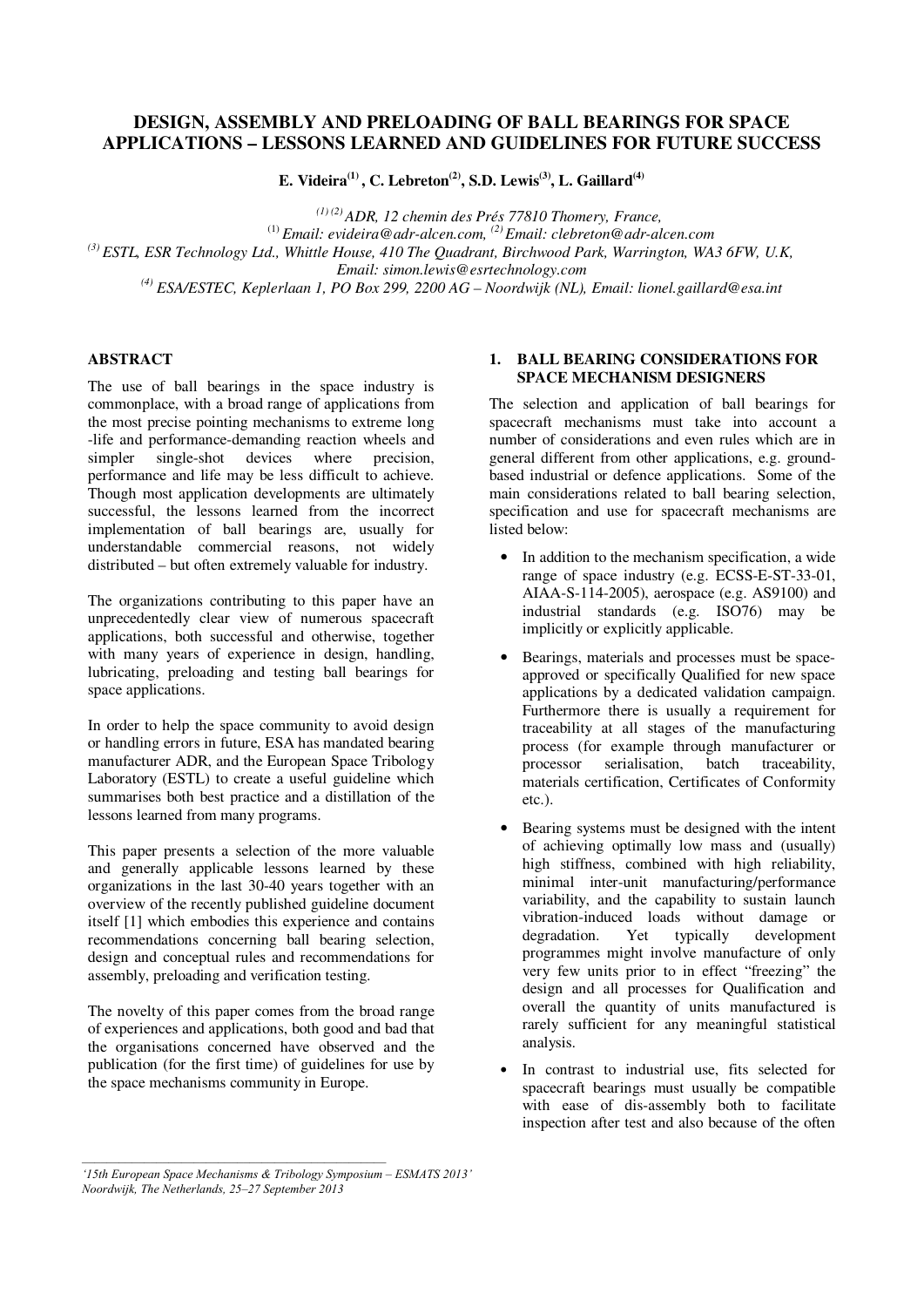high manufacturing cost of interfacing parts (which could not be scrapped due to any potential bearing related problem).

- In general both solid and fluid lubricants may be options, the selection often being dictated by contamination or ground-test requirements, yet the lifetime of the lubricant in the application must be demonstrated by an appropriate life test as part of the full Qualification test campaign for any newly developed hardware (including conditioning of tribological components by application-enveloping vibration/shock tests prior to subsequent thermal vacuum life test).
- After launch, very low torque and torque noise performance must be sustained despite exposure to a challenging thermal and vacuum environment over (often) long lifetimes.

Space mechanism designers are therefore faced with a wide range of performance factors and design considerations to be addressed in order to make an appropriate choice of bearing and lubricant for any new application. Once chosen a high level of "attention to detail" underpinned by sound selection and application, analysis and test is required in order to ensure that the few items of hardware which will typically be built have the best chance of achieving the required performance and lifetime in order to minimize overall development risk and cost.

Over many years, ESA has supported industry by funding generation and dissemination of new data and tools to assist in this process, for example the publication of the Space Tribology Handbook [2] and the development of the bearing analysis code CABARET [3]. These are supplemented by several other ESA-supported handbooks which relate to other areas of mechanism performance. However it is only recently that emphasis has been placed on providing specific guidance for the most detailed design, selection and application of ball bearings for space applications, motivated in part by some notable but perhaps un-attributable and certainly non-publicdomain issues which ESA/ESTEC has observed and wishes to avoid in future programmes.

## **2. LESSONS LEARNED**

Such issues then must be considered as "Lessons Learned" and the list presented below is a selection of some which need to be highlighted because of their potential to result in costly investigative work, redesign or even premature failure on orbit.

## **2.1. Confirmation of Bearing Seating**

Unlike terrestrial applications, spacecraft mechanisms typically need to be dis-assembled in a non-destructive manner in order to preserve post-test features and demonstrate compliance with ECSS mechanism

(ECSS-E-ST-33-01 Qualification Test Success Criteria) requirements. For this reason despite the need for minimal misalignment of precision parts, it is usually the case that interference fits are avoided. In consequence bearings may be fitted with minimal assembly force but due to this it is still more critical to ensure they are fully seated on installation prior to clamping load being applied. The lesson here is that precision and depth of bearing seats, width of bearing rings and of any spacers must be controlled and confirmed in order to ensure correct bearing installation and preloading. This can also be achieved by detailed measurements of piece parts and subassemblies and facilitated by provision of appropriate probe-holes in bearing clamps together with accessible datum surfaces on the outside of housings in order to confirm the bearing location. Provision at the design stage of access to shafts for measurement of axial and radial runout and introduced misalignments is also a valuable aid to assembly verification.

### **2.2. Clamp Load Setting**

Where excessively high clamp loads are used, there is a risk of bearing ring and raceway deformation which will result in unexpected stresses within the bearing and potentially anomalous torque or stiffness behavior. Experience suggests it may be relatively easy to exceed a recommended bearing clamp load that generally should be between 3 and 5 times higher than the preload. For example, a large number of parallel fasteners all with modest torque will result in a high cumulative clamping load if this is controlled by fastener torque alone. The lesson here is to monitor carefully and ideally control by design the clamping loads introduced in order to secure the preload without deforming the bearing rings.

#### **2.3. Bearing Preload Setting and Monitoring**

Loss of preload after vibration test, can be indicative of excessive settling at component interfaces. Whilst some small degree of settling is relatively normal, ring axial motion which is sufficient to lose preload is not acceptable and may indicate issues with bearing housing geometry or clamping. Even in the absence of vibration, preload may be lost due to ring wear during ground test if the lubricant becomes ineffective. For this reason one lesson learned is that not only is it essential to verify set preload after assembly and run-in (as required by the ECSS Mechanisms standard) , but also to make provision for its measurement and reconfirmation at higher levels of sub-assembly or development (e.g. instrument sub-assembly level). Whilst not a formal requirement, a design which permits this would certainly facilitate diagnosis of test anomalies/confirmation of suitability for flight.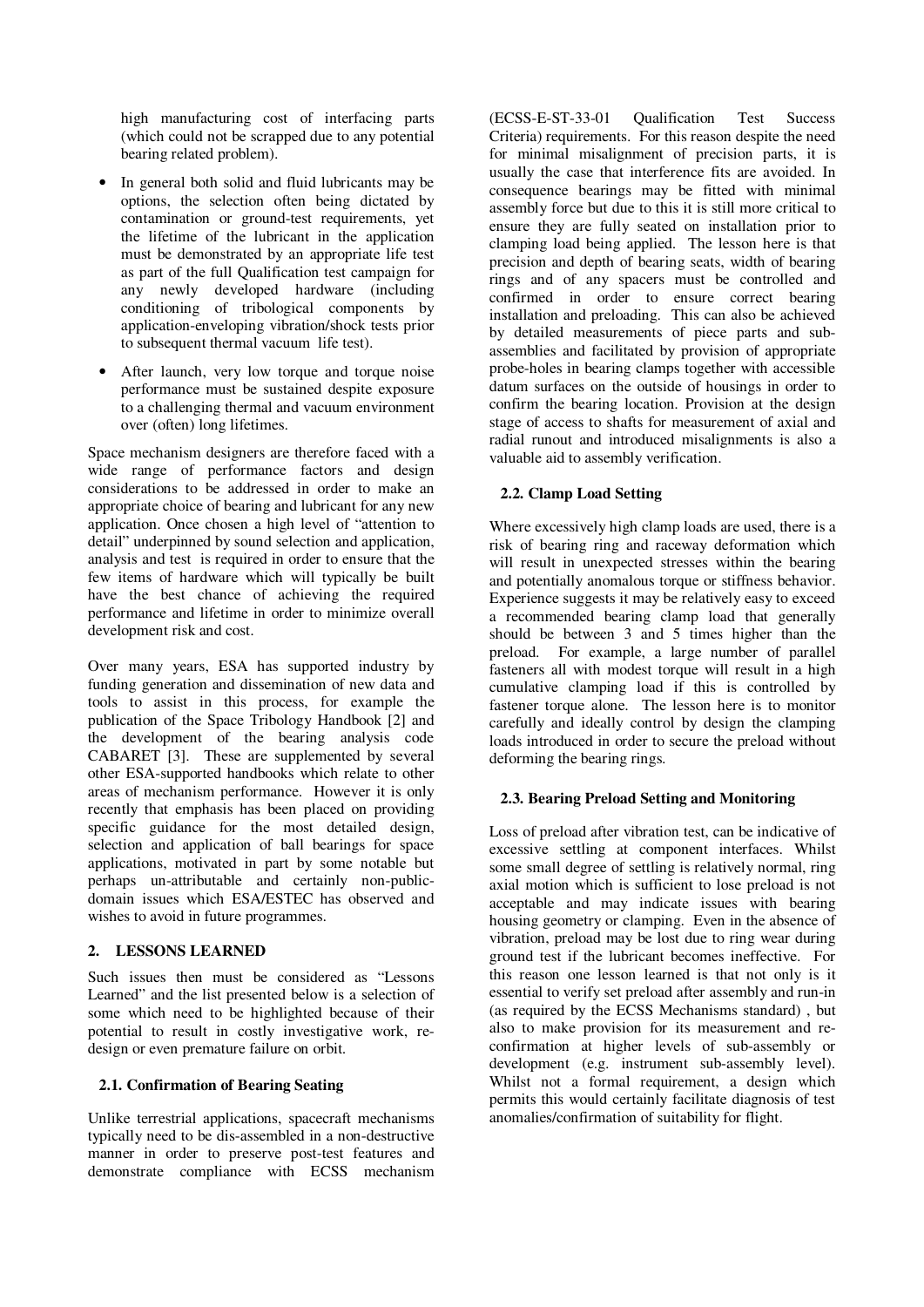#### **2.4. Problems with preload setting and sliding interfaces**

Neither hard nor soft preload applied to bearings is entirely without potential for incorrect application or inherent failure-promoting possibilities.

In both cases the order of bearing mounting/fitting and preloading operations can be significant to the preloaded outcome and the correct sequence needs to be maintained for each assembly manufactured.

Setting and measurement of hard preload, especially for duplex (matched) bearing pairs seems straightforward, the "free-state" (without housing or shaft) preload being set and measurable by the bearing manufacturer. However it is often the case that the "asassembled" preload (with housing and shaft) may be increased, and especially for solid lubricated bearings may be found to have been increased by the presence of the solid lubricant (presumably due to its impact on bearing internal clearance or local conformity) and this is, so-far at least, not easily predictable. Furthermore it is very difficult to measure directly and accurately the "as-assembled" preload of a hard preloaded bearing system. Whilst the use of a pre-instrumented shaft/housing can be effective, it is more likely that this confirmation will need to be obtained by precharacterisation of the torque versus preload behaviour of the bearings (for example in a spring-preloaded test setup as a calibration of preload) enabling subsequent fitted preload to be estimated from low-speed torque measurement.

In contrast, soft preloads (whether set in the preferred method using a compliant diaphragm, or the less favoured method of using sliding interfaces at shaft or housing) is relatively easily and accurately measurable – for example, directly by external press load or from the load versus deflection characteristics of the compliant element. However issues have been recently reported with bearing ring rotation in operation (which might lead to debris and potentially fretting damage), failure of sliding interfaces (causing the nominally soft preloaded system to behave as if hard preloaded) and even unexpected bearing ring wear. From the above it is clear that a general lesson learned is the need to take special care in the selection of bearing ring fits, the details of bearing clamping as well as the specification of geometric tolerancing, surface treatments and /or lubricants in order to avoid as far as possible unexpected performance problems.

## **2.5. Management of Assembly Hyper-statism**

By nature, a hard-preloaded configuration is considered to be "hyper-static" which means that assembly tolerances between the bearing and its interfaces can have a large impact on the bearing system by introducing additional unexpected loads or load paths.

This "hyper-statism" is usually managed in one of two ways:

- 1) By use of select-on-assembly parts to accommodate tolerances.
- 2) By tolerance budget control that is, by ensuring that regardless of the tolerances of individual parts within their respective tolerance budgets the configuration is always preloaded in accordance with the design intent.

Specifically the aim of these control measures is that when the preload gap set-up by the manufacturers is known, the gaps on outer and inner clamps, Fig. 1, can be managed taking into account the stiffness of the clamp rings and fasteners, but without excessive gap when fully clamped.



*Figure 1. Gaps in hyper-static hard-preloaded bearing system during assembly (but prior to final clamp load application).* 

#### **2.6. Lessons Learned Summary**

The recently published Guideline document [1] provides additional guidance on the above issues and a wide variety of other practical points relevant to the design, assembly and testing of ball bearings for space applications, for example, appropriate handling of bearings, verification of preload and running-in with different lubricants.

In the remainder of this paper we will highlight some of the more important information provided in the guideline document.

## **3. BEARING CONCEPTS**

The guideline provides an overview of the main characteristics of the different ball bearing types used including both the common deep groove (radial) and angular contact bearings but also more specialised super-duplex bearings which can provide some advantages in terms of ring misalignment and the custom "integrated ball bearing" designs available from some manufacturers. The custom designs offer integration of flanges holes and other features to facilitate assembly and minimise interface compliances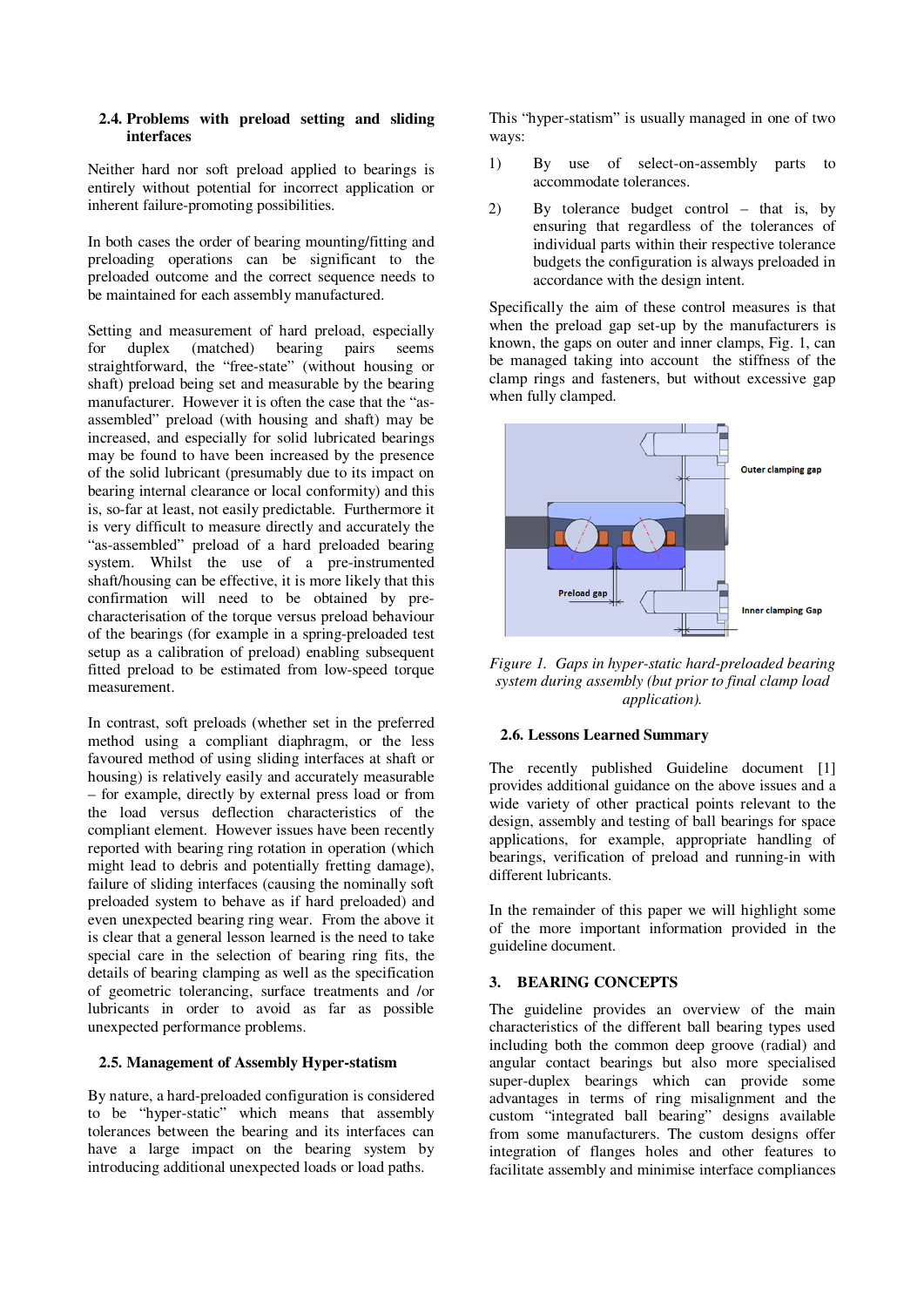and tolerance effects providing the following benefits in space applications:

- Reduced part count, assembly geometric dispersion and interface count which may be advantageous in applications with high positioning accuracy (see Fig. 2 below).
- Allow unusual shaped features to be fully integrated and, where integrated clamping is provided can be less likely to suffer adverse effects of variable clamping loads as bearing grooves can be manufactured with rings preclamped.

The guideline also draws attention to the need to consider the high sensitivity to stress corrosion cracking of some materials used in custom designs. One recommendation which must be noted is that that threads should not be used in custom designs, and that the geometry should be such that the application of the preload should not create any tensile stress in the loaded parts of the bearing ring adjacent to the balls (load path from the ball contact points to the surfaces clamped by fasteners).



*Figure 2 Ball bearing with custom design (integrated ball bearing flange)* 

In addition to providing an overview of the bearing types, the Guideline also provides an overview of the applicability and features of common cage (also called separator or retainer) designs (Fig. 3) and their role in lubrication – though cage design itself is a specialist function not included in the Guideline and ultimately verified for each application only by test in an appropriate environment.



*Figure 3. Most common cages (Two-piece pressed, one piece cage, snap-in crown, toroid)* 

#### **4. CONTACT STRESS**

The Guideline provides details of the necessary steps in selecting and sizing bearings for space applications, in particular the following points are highlighted and discussed:

- Identification that ball bearing material fatigue is rarely a consideration in space applications – life being more often limited by lubricant performance degradation.
- Sizing of bearing for launch vibration based on the limitations on bearing static (quasistatic in the case of launch vibration) load related either to sub-surface yield, or truncation. Truncation is the point at which as the axial load is increased, the elliptical ball/ raceway contact formation is disrupted by the close proximity of the contact to the edge of the groove (land) leading to unpredictable, high and damaging local stresses, see Fig. 4.



*Figure 4. As load increases, ball-raceway contact ellipse size grows, contact angle* <sup>α</sup> *increases until ultimately truncation occurs (lower image).* 

- Explicit definition of ECSS-allowable (derated) peak Hertzian contact stress limits for ball bearings manufactured from various materials.
- A straightforward approach for making an **initial** sizing estimate for the bearing (which is to select a bearing with catalogue static rating at least twice the required load rating for worst case launch vibration) prior to detailed bearing design optimisation and analysis.

## **5. PRELOAD CONCEPTS**

The Guideline provides an introduction to the different conceptual means of achieving either hard, or soft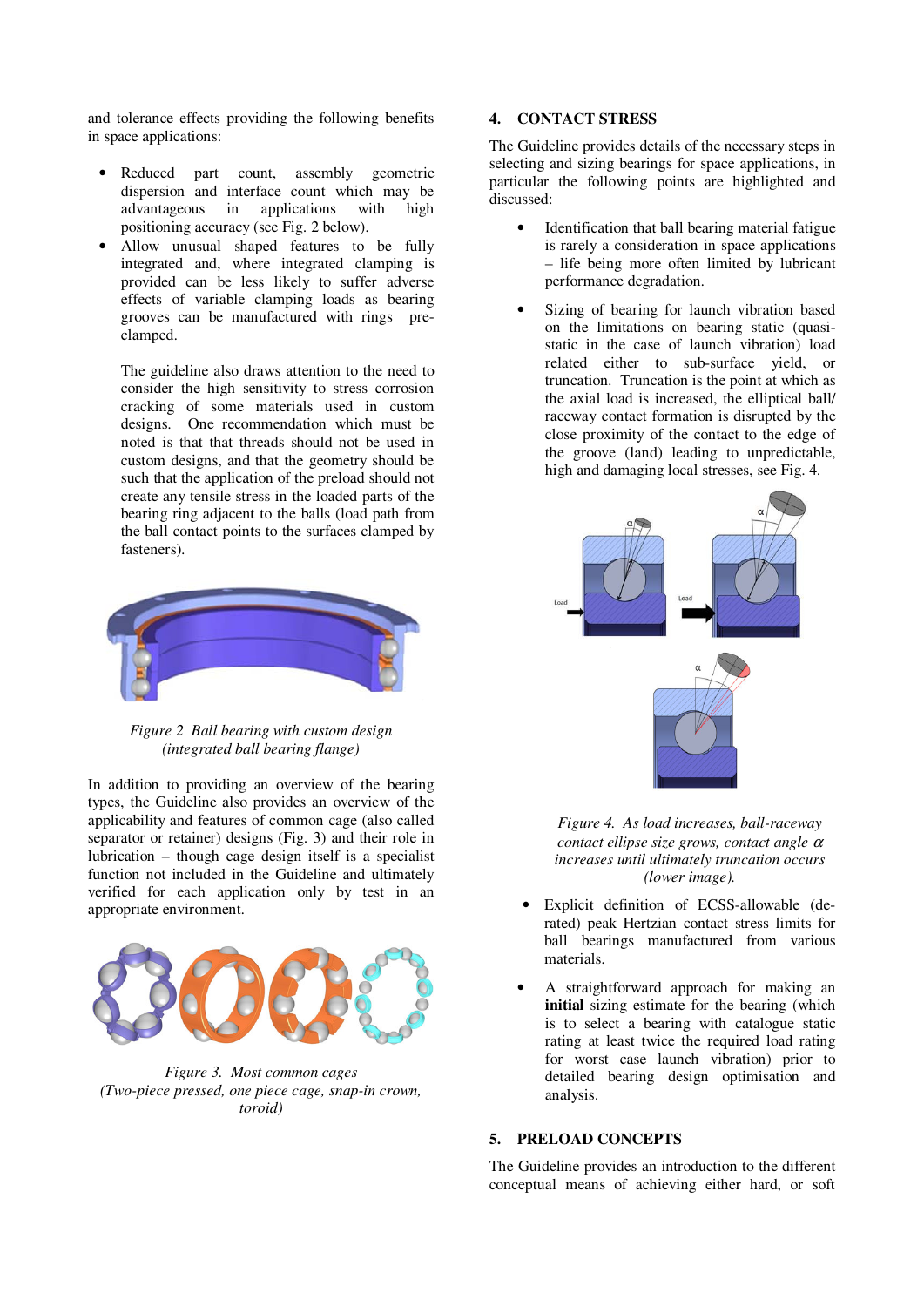preloads and some of the main points highlighted are summarized below for each.

# **5.1. Soft preload**

Classically soft preload, also called "elastic" or "compliant" preload, is applied by use of an axial spring element or a flexible diaphragm.

Clearly, as compared to hard preload, the main advantages of soft preload for space applications are that a soft preload renders the bearings more tolerant of thermal gradients, wide ranges in operational temperature, debris or uncontrolled lubricant transfer (for example in self-lubricating bearings) because the low stiffness of the spring or compliant element in series with one bearing of the pair limits the change in effective preload and so torque that is produced in each case. Furthermore this insensitivity also means that under adverse thermal conditions thermally induced offloading and gapping (as preload reduced to zero) is unlikely.

However compliantly preloaded systems are by nature asymmetric with respect to response to external axial loads (including dynamic response to vibration loads) and in general offloaded by lower loads relative to preload than would the equivalent hard-preloaded bearing system.

The Guide shows schematically the different configurations (e.g. Fig 4. and Fig. 5) and presents recommendations for their successful implementation.



*Figure 4. A typical soft bearing preload configuration (with sliding interfaces) in reality and schematic form.* 

For example, with respect to the compliant preload with sliding interface as shown Fig. 4 above, the Guide recommends:

- Selection of appropriate fits, geometry, thermal matching, location, hardness and lubrication ( in accordance with ECSS-E-ST-33-01) of the sliding bearing seat.
- Provision of overload and over-travel protection (for the shaft), stiffness characterisation of both the compliant element and any spacer and means for confirming assembled precision and preload within appropriately toleranced bearing seats.
- Use of helical or other coil springs or wavesprings is recommended, whereas Belleville type springs are excluded in flight applications due to low stability.

Alternatively, where a semi-rigid housing or flexible diaphragm is used to provide the preload (as shown in Fig. 5) then the Guide recommends most of the above points plus:



Back-to-Back Soft (compliant) Preload With Semi-Rigid Housing (No sliding)

# Flexible diaphragm



Back-to-Back Soft (compliant) Preload With Flexible Diaphragm (No sliding)

## *Figure 5. Soft preload bearing configurations (without sliding interfaces) in schematic form.*

- Matching as far as possible flexible diaphragm/ semi-rigid housing seat coefficient of thermal expansion to those of the bearing to minimise changes in fit with thermal strain.
- Appropriate stress relief of the flexible element.
- A relatively tight fit to diaphragm housing for floating bearing.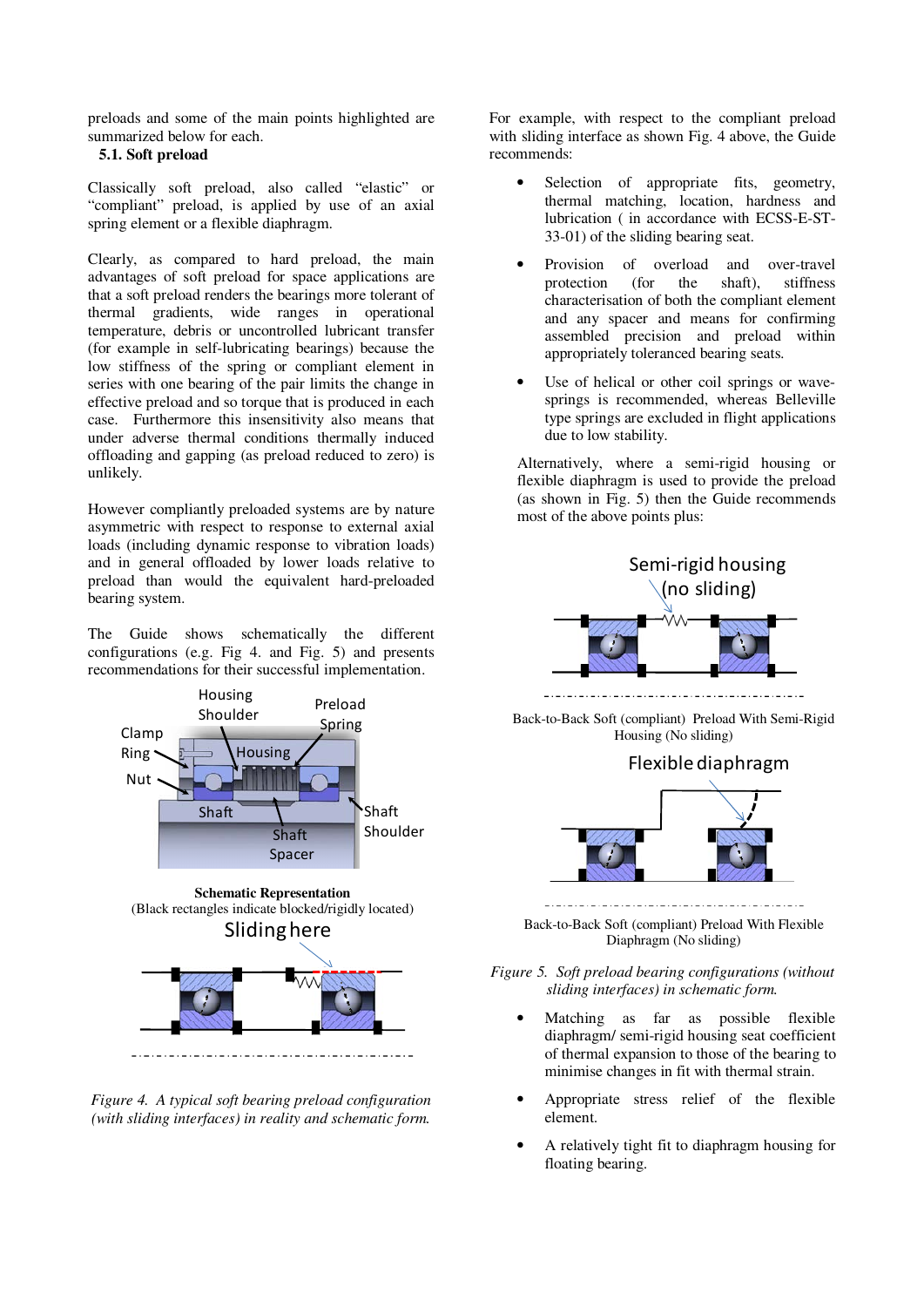## **5.2. Hard preload**

Configurations for hard preload, especially of matched duplex pairs which are relatively widespread in space applications are also presented.

Whilst bearing manufacturers can typically manufacture hard preloaded bearings with a "freestate"(without shaft or housing) preload tolerance of around 10-20% of nominal preload the role of clamping loads and fits need to be assessed as they can have a large impact on bearing performance.

When correctly implemented (e.g. Fig 7), hard preload can provide a higher bearing stiffness, better positioning accuracy and lower torque variability between identical units than would an equivalent soft preloaded (compliant) bearing system.

However correct implementation requires a good knowledge of the immediate thermal environment of the bearings (especially thermal gradients) in order to analyse the thermal effects on the preload and hence friction torque. Since hard preloaded systems are more thermally sensitive and prone to torque noise due to lubricant debris they may not be adequate for all application cases.



*Figure 7. A typical hard preloaded (back-to-back) bearing configuration (without sliding interfaces) in reality and schematic form.* 

## **6. BEARING GAPPING**

The Guideline also discusses the impact of launch vibration on ball bearings in which the preload is insufficiently high to avoid bearing "gapping".

This is the phenomenon in which, under high external loads and moments compared to initial preload

(typically during launch vibration), some balls within the preloaded bearings will be on-loaded (i.e. experience increased load) whilst others will experience a reduction in load until becoming totally off-loaded (free). If the external load or moment is further increased beyond this point there will be a nominal clearance (or gap) between some balls and the raceways.

This is most easily envisaged as well as most potentially damaging for axially loaded bearings, in which case, as shown below (Fig. 8), a large external axial load will onload the left-hand bearing whilst all balls in the right hand might in the limit become off-loaded, permitting a gap between balls and raceway. Gapping under exposure to launch vibration loading is a concern because of the dynamic non-linearity this presents to the bearing system and the possibility of damage to balls, raceways or lubricant due to "hammering" when the balls come back into contact as the load is reduced or its direction reversed.



*Figure 8. Bearing ball gapping under axial load* 

Note that whilst for a hard-preloaded system as shown the gapping is symmetric with direction of loading, for a compliantly preloaded (more widely known as "soft" preloaded) system it is highly asymmetric with a fixed axial load producing potentially some 10s or 100s of microns of axial gapping in one direction (with spring in the load line) and essentially none when applied in the opposite direction (with the spring element out of the load line).

Whilst gapping is not prohibited by ECSS-E-ST-33-01, it is required that "if bearing gapping occurs during vibration, adequacy of lubricant and potential consequential mechanisms damage or degradation due to bearing components or shaft motion shall be demonstrated to conform to the specified functional performance and lifetime."

Furthermore apart from the potential to affect system lifetime, gapping MAY be undesirable for system reasons.

Whilst industrial "rules of thumb" exist which state allowable (axial) gapping amounts (typically a few 10s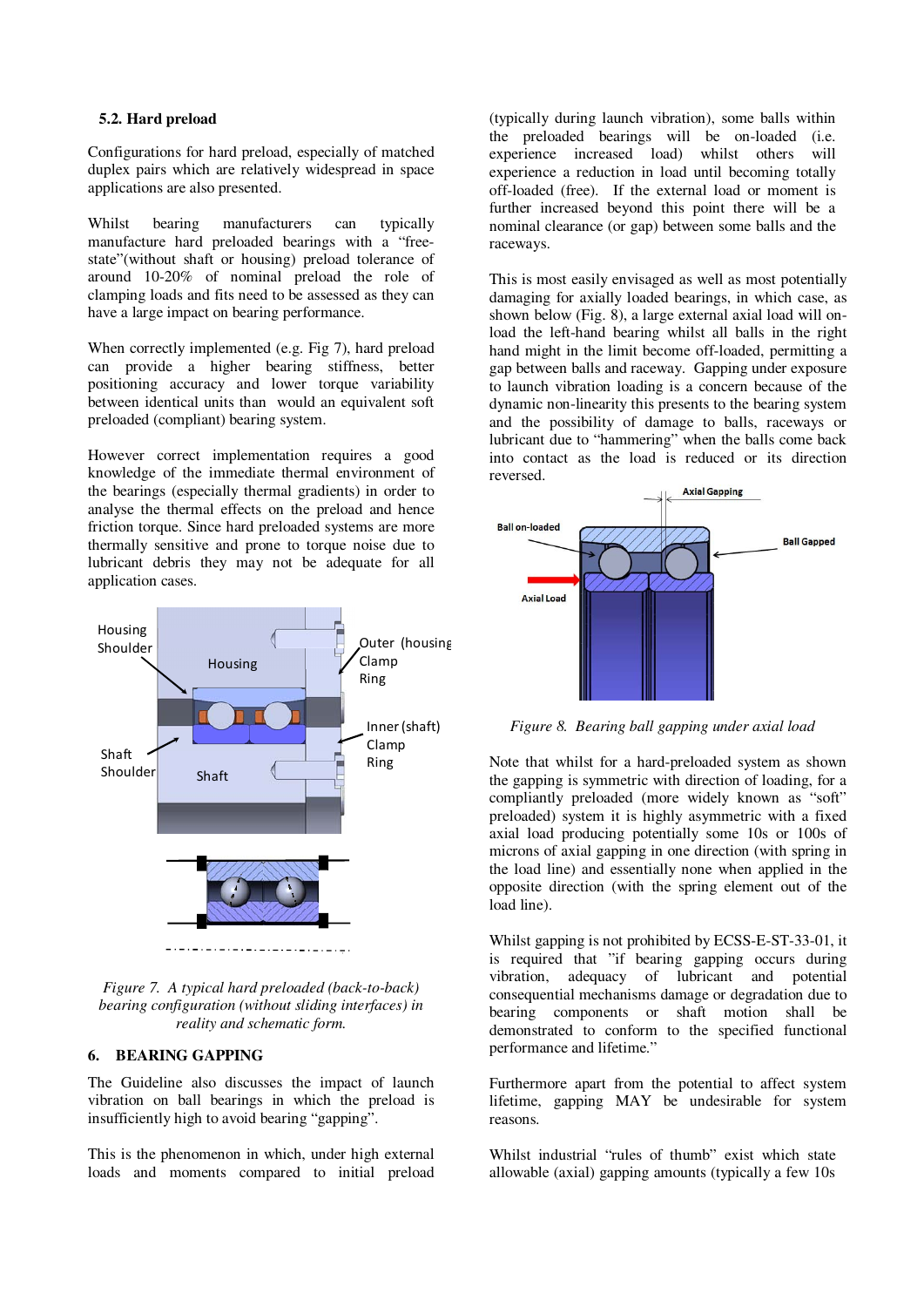of microns), a global recommendation concerning a maximum allowable gapping value cannot be substantiated experimentally hence no industry standards exist in this area, though ESTL has provided guidelines and recent experimental studies which discuss this issue.

# **7. EXCESSIVE CLAMPING LOAD**

When the clamping load is excessive, the internal geometry of the bearings is modified due to the deformation of the rings in all directions (see Fig. 9 below).

An excessive clamping load may generate:

- Overstress on balls / raceways (axial + radial)
- Overstress on shaft / housing (radially)
- Bearing system contact angle / stiffness modified
- Modified effective/fitted preload, stiffness and torque (unpredictable in magnitude)



*Figure 9. Influence of excessive clamping load on inner and outer rings (back-to-back configuration.)* 

An excess of load on inner rings and outer rings also generates deformation of the ball grooves which can lead to a high variability of the stiffness or torque characteristics of the bearings (this is unpredictable and in some cases excessive clamp load at one interface may actually REDUCE stiffness and torque of the bearing system). The deformations of the rings may also introduce large hysteretic frictional effects which can impact the bearing system during launch or vibration tests.

For these reasons excessive clamping load must be avoided and good spacecraft mechanism designs/assembly processes will feature means of ensuring the clamping load is within a certain acceptable tolerance limit to ensure known, predictable bearing fitted preload and hence good performance.

For a hard preloaded system as shown in Fig. 10 below, the clamping loads to be considered do not only concern the rings which must be clamped in order to close the "preload gap" set by the manufacturer. In fact the load lines in three different loops must be understood.



*Figure 10. Preload and bearing clamping loops in back-to-back hard-preload configuration* 

- $A =$ load to maintain the position in space of the bearing system
- $B =$  Inner clamping loop: load on the rings to maintain the bearing at the shaft interfaces including preload loop C.
- $C =$  Preload loop: the clamping load to maintain the preload alone (load needed to close the preload gap for the as-manufactured bearing).

The most important load loop for the bearing is Loop C. Unfortunately whilst load C is set by the manufacturer during the finish machining of the bearing pair offset, the total clamping load (B plus C) is defined only during assembly and the use of excessive clamping load will lead to ring deformation which could modify the distribution of load within the bearing (i.e. reduce or increase load C). Hence the total of loads B and C must be well controlled during assembly of the bearing pair into the spacecraft mechanism to avoid this undesirable outcome.

The A and B loops maintain the complete bearing system interfaces. Usually the load in these loops must be relatively high (usually significantly higher than the bearing preload for example) in order to prevent separation at the preloaded interfaces between clamps and bearing rings (and hence to prevent the possibility of unwanted ring motions) during launch or vibration tests.

If Loop B requires a high clamping load to maintain the bearing in place during launch, engineers must ensure that only a part of that load passes through the bearing (Loop C). The mechanism design must be adapted in order to ensure that the load in all preloaded loops remains at reasonable values.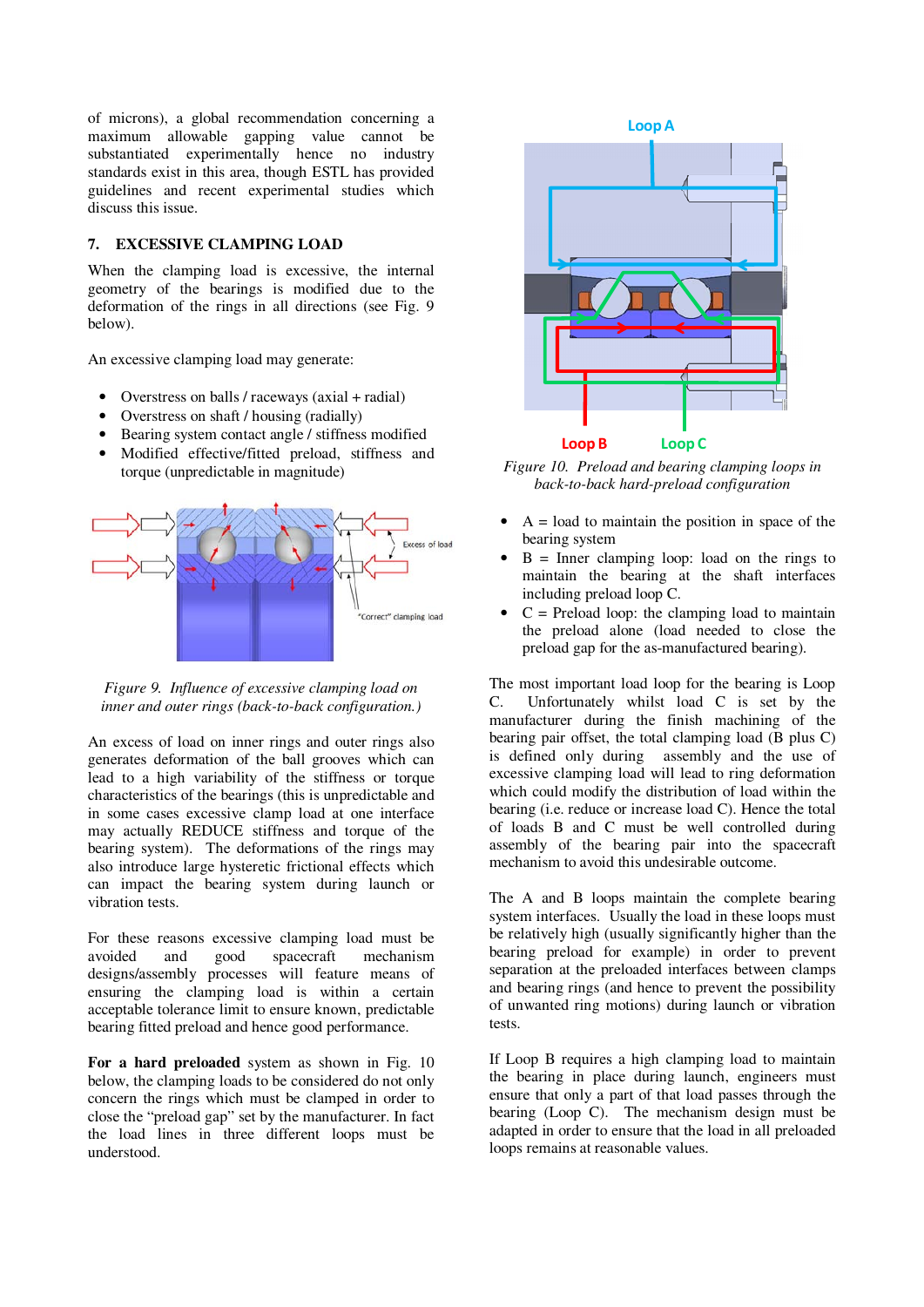As for a hard preloaded system the clamping loads in soft preloaded bearing systems also feature three main load loops as shown in the typical system below in Fig. 11.



*Figure 11 – Preload and bearing clamping loops in back-to-back soft preload configuration.* 

- $A =$  Outer clamping loop: load to maintain the position in space of the bearing system
- $B =$  Inner clamping loop: load on the rings to maintain the bearing at the shaft interfaces including preload loop C. (Clamp force  $= B+C$ )
- $C =$  Preload loop: the clamping load to maintain the preload alone (load needed to compress the preload spring or flexible diaphragm if used by the defined amount to apply the required soft preload).

As mentioned earlier, the use of an appropriate clamping load ensures that the bearing remains seated during launch vibration AND avoids deformation of the bearing rings. A notional relationship between preload and clamping load is provided in Fig. 12 below.



*clamping load* 

 $A = Low$  clamp load: zone of deflection of the bearing up to the preload

 $B =$  Ideal clamp load :  $\sim x3$  to  $x5$  the original preload of the bearing

 $C =$  Acceptable clamp load : depends on dimensions and geometry of the bearings (but could be up to the catalogue load capacity of the bearing or higher)

 $D =$  Excessive clamp load : deformation of rings (preload / torque increase).

As a "rule of thumb", it can be considered as reasonable to apply a clamping load in a range from approximately 3 to 5 times the nominal preload of the bearing pair up to the catalogue axial load capacity of the bearing pair (always safe with respect to vibration loads (which are at most 50% of catalogue load capacity in any direction)).

The extra clamping load (above the preload set by the manufacturer) must pass through the interfaces and not the bearing balls.

The bearing manufacturer may be consulted for confirmation of the appropriateness of any intended preload and clamping load.

## **8. CONCLUSION**

This paper provides an overview of some ball bearing lessons learned by the authors, together with a summary of the content of the recently released Guideline document which is available from ESTL and ADR for use by organisations and entities in the ESA member states and subject to the terms of the ESA contract under which it was developed.

It is hoped that this paper and the Guideline document itself [1] can become a useful reference for newcomers in space mechanism design, such that basic mistakes may be avoided and/ or not discovered too late during a test campaign.

For more established readers, the recommendations and considerations highlighted in the Guideline will also be useful in the form of a checklist to promote adequately detailed consideration and justification of design choices and pre-empt review questions.

In cases of doubt, or the need for further clarification, both ADR and ESTL can provide assistance to industry.

The authors welcome feedback from industry both in the content of this paper and on the Guideline document itself which is already proposed for update to accommodate latest observations and industrial practices where these can be made public domain.